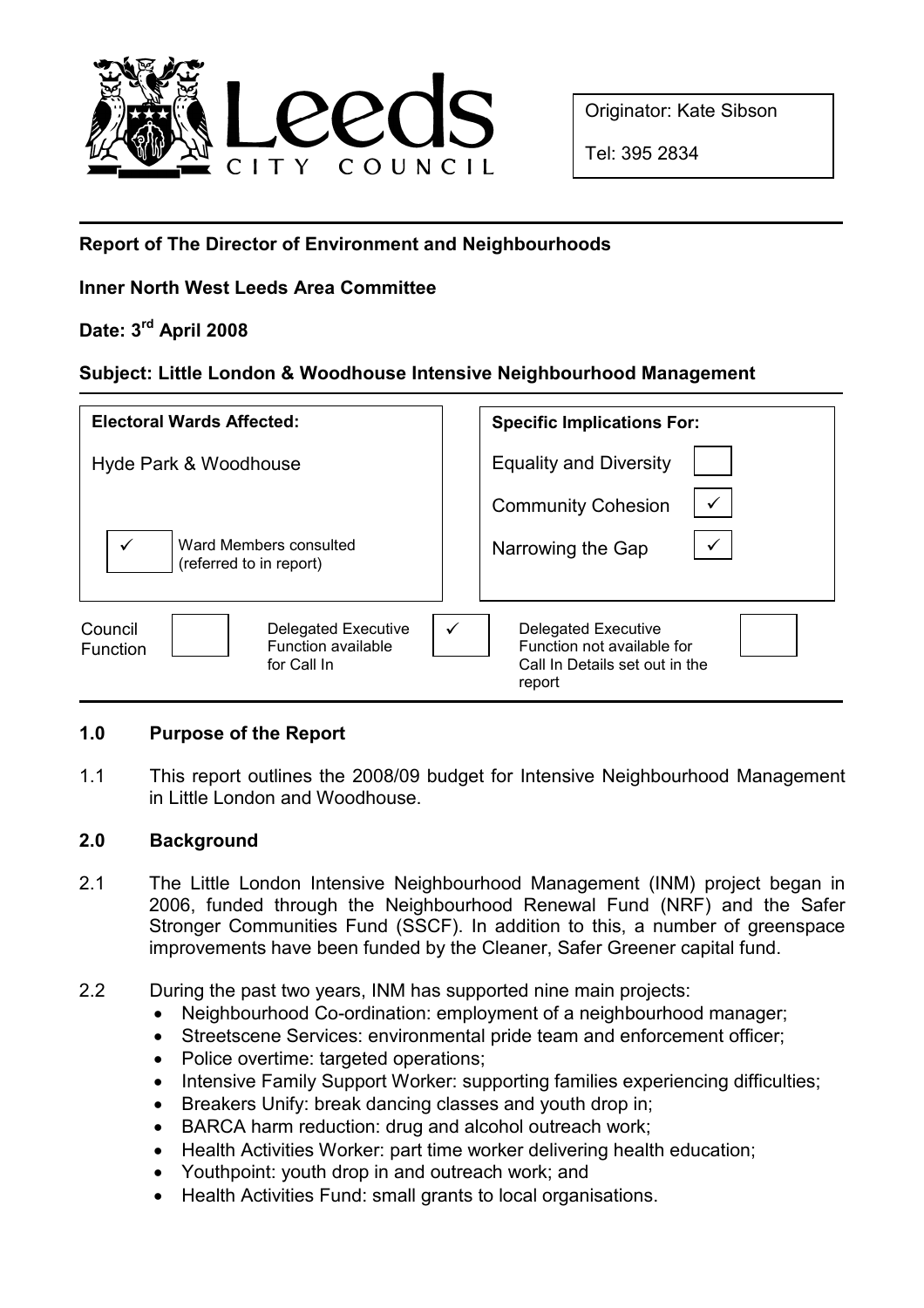- 2.3 In 2008/09, the SSCF revenue allocation for INM reduces from £108,360 to £86,000. NRF funding came to an end in March 2008, and the 2007/08 allocation of £142,274 has been replaced by one year's transitional funding of £83,000 through the Working Neighbourhoods Fund.
- 2.4 The total budget for Little London INM will be £169,000, representing a decrease of around 34%. This funding must only be used to support existing projects that would otherwise have ended in March 2008.

## 3.0 Little London Intensive Neighbourhood Management Budget 2008/09

3.1 The following projects will be funded from April 2008 through the Little London INM budget allocation:

### 3.2 Neighbourhood Manager - £37,370

The Neighbourhood Manager post will continue for one year. The work will focus on building sustainable partnerships to ensure the improvements in Little London will continue after the 2008/09 financial year. The Neighbourhood Manager will have an additional budget of £8,000 to support projects that meet local priorities during the year. This budget will also fund a bi-annual newsletter.

### 3.3 Streetscene Services - £39,000

Little London has benefited from an additional Streetscene team for the past two years. It is proposed that the current arrangement will continue, with a clear timetable for when the team is in the area. More detailed monitoring information will be provided on the work the team undertakes.

#### 3.4 Drug & Alcohol Outreach - £21,000

During the past six months, the service has built up trust and attracted more clients. The twice weekly outreach will continue for one year, with a focus on referring clients to other agencies.

### 3.5 Youthpoint: £10,500

The current project is based around sexual health work with young men. This year, Youthpoint will continue to deliver three sessions a week in Little London, but the work will focus on gang culture and weapons awareness. Work with girls will also be included in the new programme.

#### 3.6 Breakers Unify: £5,385

The project runs four breakdancing classes, with three aimed at children under 13. The organisation is currently applying for funding from a number of sources to expand its work, with a view to becoming a social enterprise. INM funding will enable the current classes to continue until September 2008, and support will be given with funding applications to other organisations.

### 3.7 Little London Arts: £2,000

The project has received £3,000 in Healthy Living grants to run a free children's art club. Funding will be made available to run the class until the end of the school year.

#### 3.8 Space@ Little London: £10,000

The centre is owned by the school, but has received Access to Employment round 1 funding to deliver a programme of activities aimed at creating employment opportunities for local residents. This funding ends in March 2008, and the school has indicated that it is not in a position to subsidise the centre's running costs.